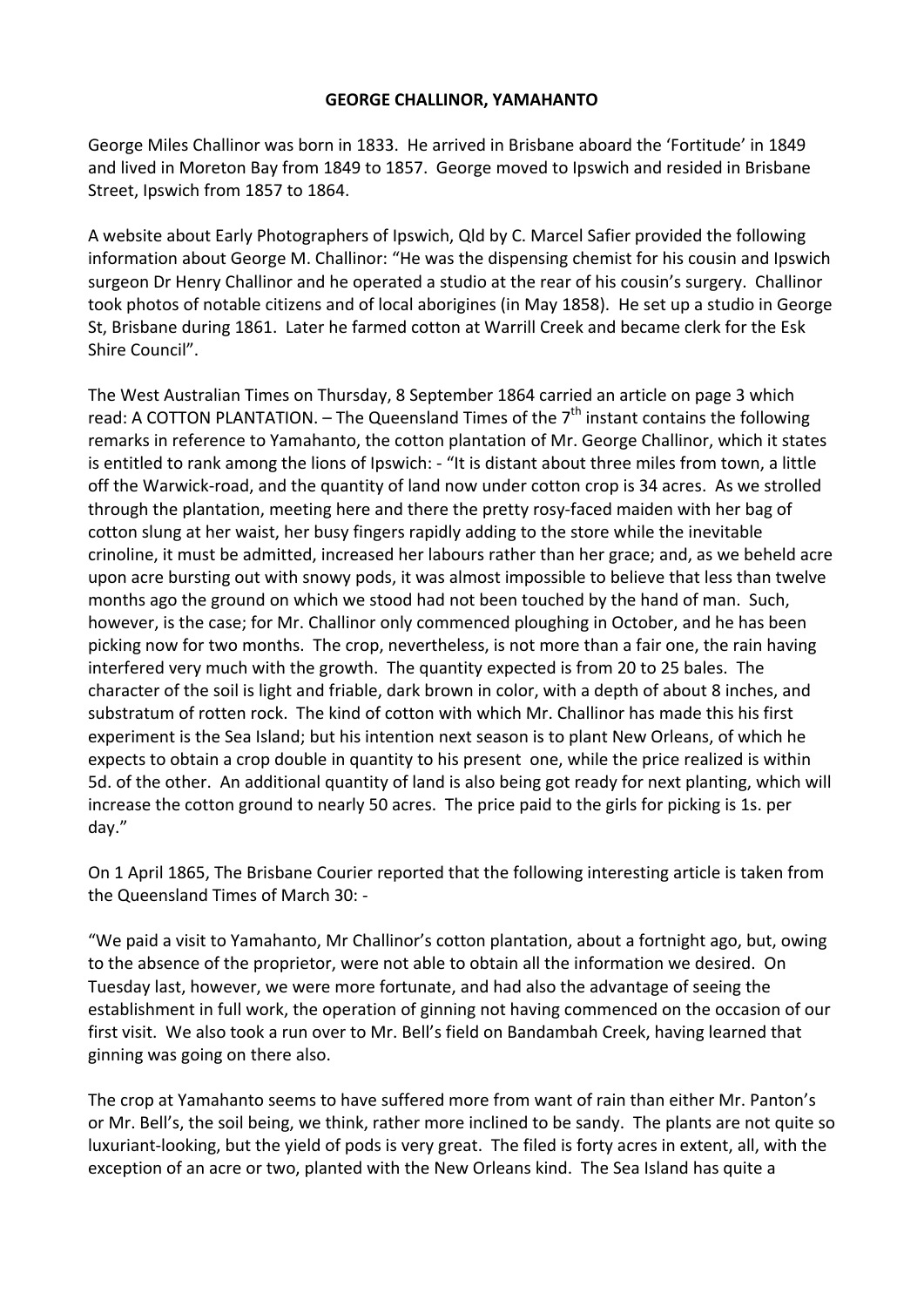different appearance from the other, the plants being higher, greener‐looking, more leafy, and not so forward.

There were about thirty pickers at work on Tuesday, and the quantity picked would be about a thousand pounds – equal to rather more than a bale of clean cotton. Mr. Challinor has introduced a new plan with his pickers this season. Instead of paying the children a shilling a day indiscriminately, and the women who act as overseers half‐a‐crown, he gives a half‐penny a pound all round. When this was first proposed great discontent was manifested, but experience has proved that it is far better for the workers. We were shown one woman who, with the aid of a little child, earned 8s. 4 l. in one day; and from forty to sixty pounds is frequently picked by the children. So great is the satisfaction felt at the new arrangement that abundance of hands are always available.

The gin used at Yamahanto is a roller gin, and the engine a portable one of five-horse power. It appears to work very well, not pulling the cotton about too much; it does not, however, clean it so thoroughly from broken bits of leaves as the saw gin used at Mr. Bell's. The appearance of cotton as it comes out of the two gins is very different, that at Mr. Bell's being exceedingly beautiful to look at, light and delicate as hoar frost, and as white and gossamer looking as falling snow; while that at Mr. Challinor's is squeezed into flat flakes, and mixed with small pieces of leaves and twigs; the latter, however, through not being broken and tossed about so much, is said to be better for the manufacturer. Mr. Challinor expects at least fifty bales from his field this year. He has a small plot of last year's sowing, but it has not turned out at all well".

On page three of The Brisbane Courier, dated Wednesday 2 February 1870 the following appeared: "At Yamahanto,, the property of Mr. G. Challinor, there are this season about 80 acres of cotton, the whole of which looks remarkably well. About 30 acres of this is pruned. It is ripening fast, there being about half a bale already picked. Great care has evidently been bestowed upon this crop, which looks very healthy indeed, and is remarkably clean. Mr. Challinor has tried three methods of planting. About four acres of seed cotton has been planted with bone dust, salt, and guano, which certainly, as far as appearance goes, promises to be the best of the lot. It is very heavily podded, the pods being very plump and firm, while the plants have a particular freshness of color and are very full of leaf. A second method adopted has been to sow the seed with rotten cotton seed for manure; the remainder has been planted in the ordinary way. A small portion of the pruned seems to have missed here, thought not so much as in some other places. Ninety‐day corn is sown wherever vacancies occur in the cotton. There are about ten acres of excellent maize on this farm, which is rapidly coming to maturity. The land here, as on most of the farms in the neighbourhood, is a black loamy soil, which is easy to work after the first ploughing, and appears to be well adapted for the culture of cotton. Scarcely any caterpillars have yet made their appearance either here or on any of the farms in this district. The greatest nuisance is the pig‐weed, which is very difficult of eradication, and spreads in the most marvellous manner if not looked after with great care. **The labor employed on the farm consists of two white men and four Polynesians, the latter being found very serviceable".**

The Brisbane Courier dated Monday, 26 December 1870 on page 2 read: "Four Polynesians in the employ of Mr. G.M. Challinor, of Yamahanto, were charged with refusing to obey his lawful commands. Defendants admitted that they had refused to work, but alleged as a reason for so doing that they got an insufficiency of rations. In contradiction to this statement, G. M. Challinor deposed that on the day on which defendants refused to work the rations that had been given to them were as follows: ‐ 4lbs. flour, 3 large cabbages, about a couple of pounds sugar, some tea,